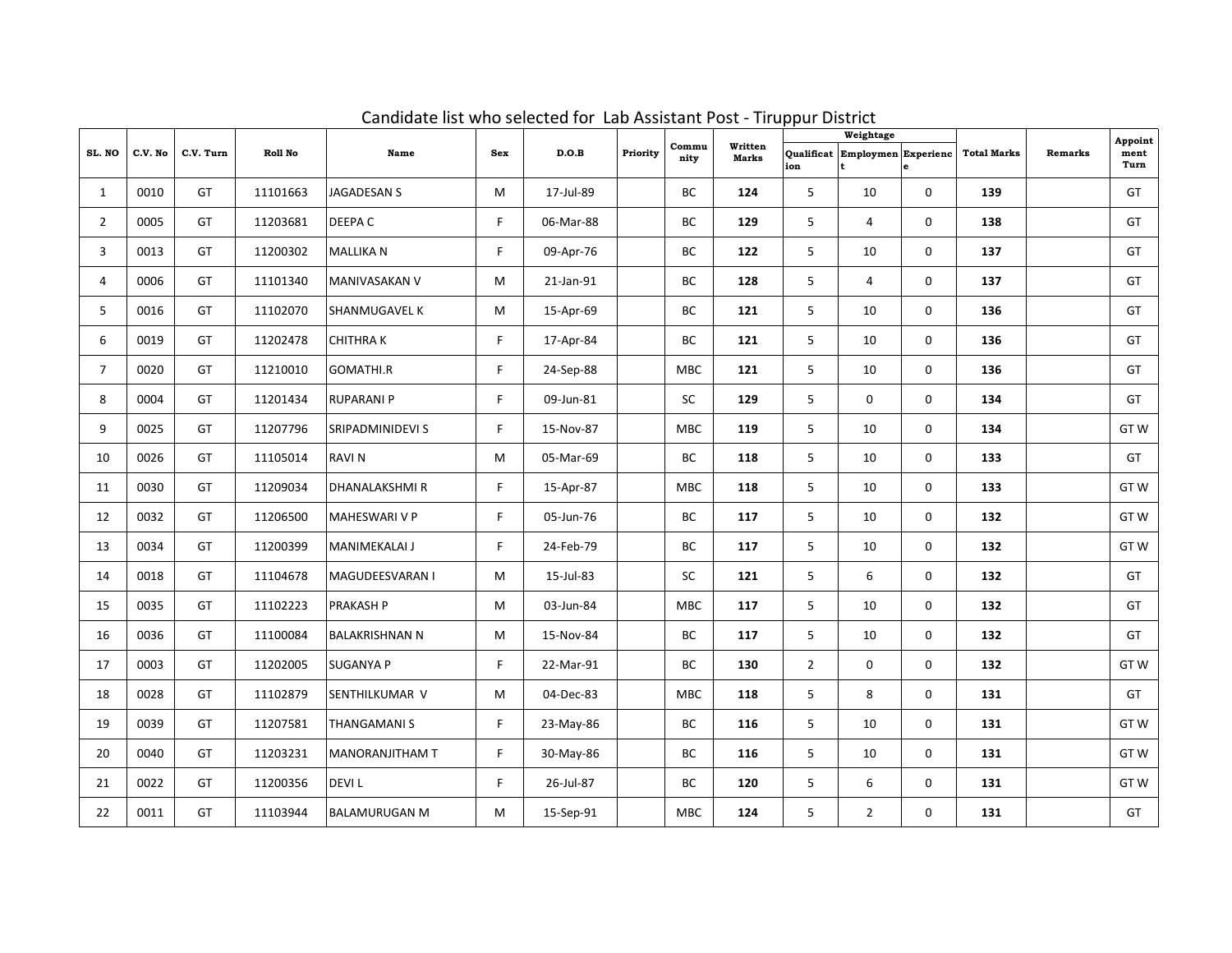|        |         |           |                |                             |            |           |          |               |                         | .               | Weightage                      |                |                    |                | Appoint      |
|--------|---------|-----------|----------------|-----------------------------|------------|-----------|----------|---------------|-------------------------|-----------------|--------------------------------|----------------|--------------------|----------------|--------------|
| SL. NO | C.V. No | C.V. Turn | <b>Roll No</b> | <b>Name</b>                 | <b>Sex</b> | D.O.B     | Priority | Commu<br>nity | Written<br><b>Marks</b> | ion             | Qualificat Employmen Experienc |                | <b>Total Marks</b> | <b>Remarks</b> | ment<br>Turn |
| 23     | 0027    | GT        | 11100904       | <b>MURALITM</b>             | M          | 10-Jun-75 |          | <b>BC</b>     | 118                     | $\overline{2}$  | 10                             | $\overline{0}$ | 130                |                | <b>GTT</b>   |
| 24     | 0044    | GT        | 11104515       | <b>KARTHIKEYAN R</b>        | M          | 10-May-81 |          | <b>BC</b>     | 115                     | 5 <sup>1</sup>  | 10                             | $\mathbf 0$    | 130                |                | <b>GTT</b>   |
| 25     | 0045    | GT        | 11210386       | <b>THANGAMANIS</b>          | F          | 04-May-82 |          | <b>BC</b>     | 115                     | 5 <sup>5</sup>  | 10                             | $\mathbf{0}$   | 130                |                | GTW          |
| 26     | 0046    | GT        | 11100929       | <b>RAMASAMY V</b>           | M          | 10-Apr-83 |          | <b>BC</b>     | 115                     | 5 <sup>1</sup>  | 10                             | $\overline{0}$ | 130                |                | GT T         |
| 27     | 0023    | GT        | 11202680       | <b>GUNASUNDARI P</b>        | F.         | 21-Feb-84 |          | <b>BC</b>     | 119                     | 5 <sup>5</sup>  | 6                              | $\mathbf 0$    | 130                |                | GTWT         |
| 28     | 0047    | GT        | 11104762       | <b>BABU A</b>               | M          | 20-Jun-84 |          | <b>SCA</b>    | 115                     | 5 <sup>5</sup>  | 10                             | $\overline{0}$ | 130                |                | <b>GTT</b>   |
| 29     | 0059    | GTW       | 11203483       | <b>LUTHINAK</b>             | F.         | 07-Feb-86 |          | <b>BC</b>     | 114                     | 5 <sup>5</sup>  | 10                             | $\overline{0}$ | 129                |                | GTWT         |
| 30     | 0060    | GTW       | 11205611       | MAHESWARI M                 | F.         | 20-May-86 |          | <b>BC</b>     | 114                     | 5 <sup>1</sup>  | 10                             | $\mathbf{0}$   | 129                |                | <b>BC</b>    |
| 31     | 0062    | GTW       | 11202434       | <b>DEEPAT</b>               | F.         | 27-Jun-88 |          | <b>MBC</b>    | 114                     | 5 <sup>5</sup>  | 10                             | $\overline{0}$ | 129                |                | <b>MBC</b>   |
| 32     | 0063    | GTW       | 11201997       | <b>ESWARI M</b>             | F.         | 07-Jun-89 |          | <b>BC</b>     | 114                     | 5 <sup>1</sup>  | 10                             | $\overline{0}$ | 129                |                | <b>BC</b>    |
| 33     | 0068    | GTW       | 11204878       | <b>TAMILSELVI M</b>         | F.         | 04-May-83 |          | <b>BC</b>     | 113                     | 5 <sup>1</sup>  | 10                             | $\overline{0}$ | 128                |                | <b>BC</b>    |
| 34     | 0071    | GTW       | 11200780       | <b>PADMAVATHY S</b>         | F.         | 01-Jun-84 |          | <b>MBC</b>    | 113                     | $5\overline{)}$ | 10                             | $\overline{0}$ | 128                |                | <b>MBC</b>   |
| 35     | 0072    | GT        | 11104987       | <b>UDHAYAKUMAR R</b>        | M          | 25-Mar-86 |          | <b>BC</b>     | 113                     | 5               | 10                             | $\overline{0}$ | 128                |                | <b>BC</b>    |
| 36     | 0074    | GTW       | 11201692       | MANONMANI T                 | F.         | 04-Jun-86 |          | <b>MBC</b>    | 113                     | 5 <sup>5</sup>  | 10                             | $\mathbf 0$    | 128                |                | MBC          |
| 37     | 0075    | GT        | 11103301       | <b>MANIKANDA PRABUS</b>     | M          | 30-Jun-86 |          | <b>MBC</b>    | 113                     | 5 <sup>5</sup>  | 10                             | $\overline{0}$ | 128                |                | <b>MBC</b>   |
| 38     | 0050    | GT        | 11201761       | <b>SANGEETHA K</b>          | F          | 23-May-91 |          | <b>BC</b>     | 115                     | $5\overline{)}$ | 8                              | $\overline{0}$ | 128                |                | <b>BC</b>    |
| 39     | 0081    | GT        | 11102368       | <b>MOHAMMED ALIJINNAH A</b> | M          | 11-May-73 |          | <b>BCM</b>    | 112                     | 5 <sup>5</sup>  | 10                             | $\mathbf 0$    | 127                |                | <b>BCM</b>   |
| 40     | 0082    | GTW       | 11208861       | VIDYA BHARATHA PRIYA A      | F          | 14-Dec-76 |          | <b>BC</b>     | 112                     | 5 <sup>5</sup>  | 10                             | $\overline{0}$ | 127                |                | <b>BC</b>    |
| 41     | 0083    | GT        | 11101494       | <b>THANGARAJ S</b>          | M          | 17-May-77 |          | <b>BC</b>     | 112                     | 5 <sub>1</sub>  | 10                             | $\overline{0}$ | 127                |                | <b>BC</b>    |
| 42     | 0033    | GT        | 11205897       | <b>KANIMOZHI S</b>          | F.         | 04-Mar-78 |          | BC            | 117                     | $\overline{2}$  | 8                              | $\overline{0}$ | 127                |                | BC           |

Candidate list who selected for Lab Assistant Post - Tiruppur District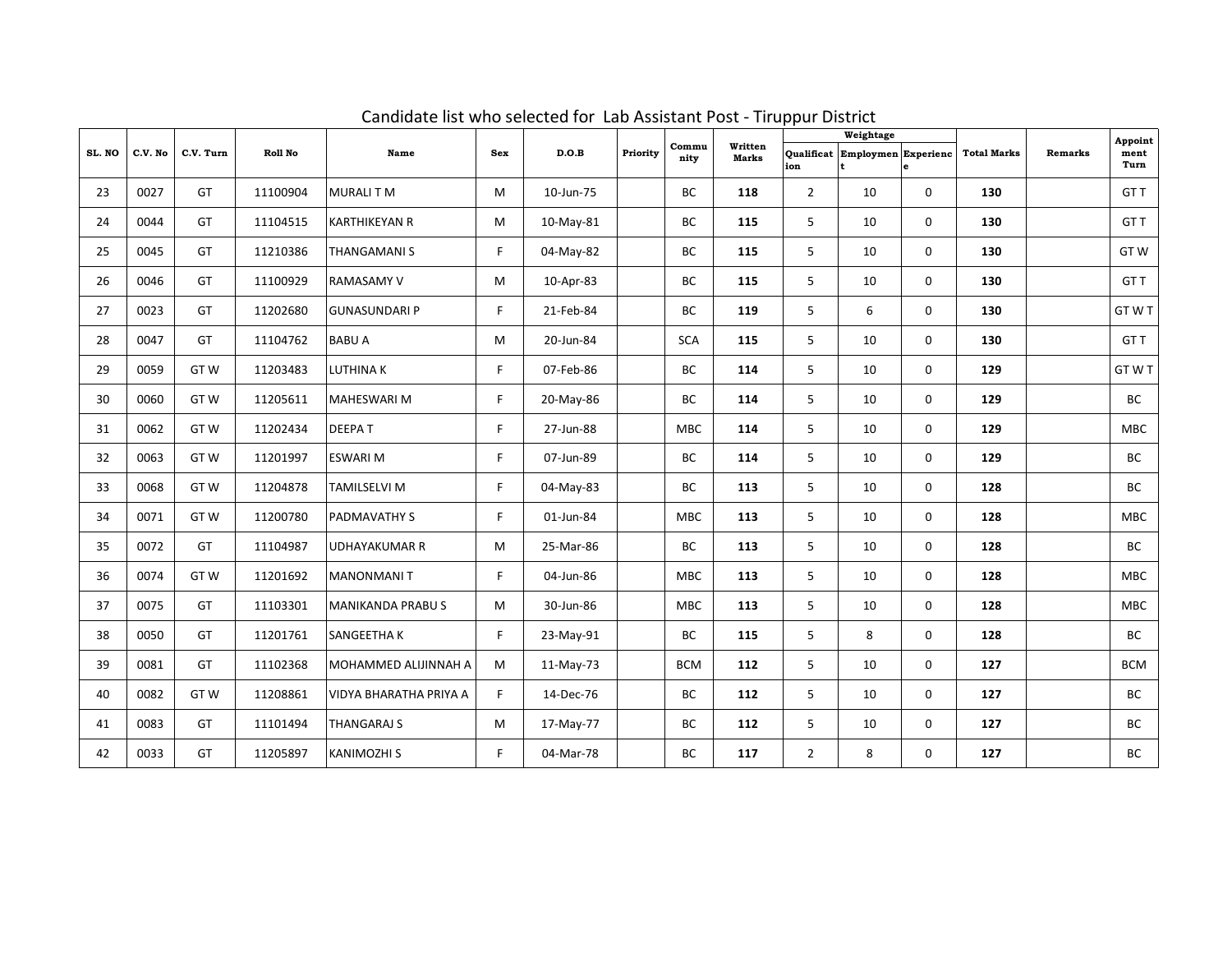**Qualificat ion** 43 | 0103 | GTT | 11101821 |SENTHILKUMAR K | M | 15-Mar-78 | | MBC | **110** | 5 | 10 | 2 | **127** 44 | 0057 | GT | 11103328 |PANDARAKKANNU S | M | 05-May-81 | | MBC | **114** | 5 | 8 | 0 | **127** | | MBC 45 | 0084 | GT | 11101412 |KARUPPUSAMY M M | M | 07-May-82 | | BC | **112** | 5 | 10 | 0 | **127** | | BC 46 0091 GT W 11203323 KARPAGAM S F 20-Jun-79 BC **111** 5 10 0 **126** BC 47 | 0017 | GT | 11205784 |GUNASUNDARIJ | F | 06-Feb-81 | BC | **121** | 5 | 0 | 0 | **126** | | BCT 48 | 0096 | GTW | 11205989 |NITHYAK | F | 01-Sep-86 | | MBC | 111 | 5 | 10 | 0 | 1**26** | | MBC 49 | 0048 | GT | 11102034 |JOHN S | M | 03-Mar-87 | | BC | **115** | 5 | 6 | 0 | **126** | | BCT 50 | 0097 | GT | 11104133 |SAMAYAN S | M | 10-May-87 | | SC | 111 | 5 | 10 | 0 | 1**26** | | SC 51 | 0099 | GTT | 11101801 |ARIVUSUDARN | M | 11-Jun-89 | | SCA | **111** | 5 | 10 | 0 | **126** | | SCA 52 | 0055 | GT | 11204708 |SELVA RANI P | F | 30-Jul-75 | | BC | 114 | 5 | 6 | 0 | 125 | | BC W 53 | 0104 | GTW | 11207522 |BHARKATH NISHA K | F | 09-May-82 | | BCM | 1**10** | 5 | 10 | 0 | **125** | |BCM T 54 | 0105 | GTW | 11206089 |UMAMAHESWARIN | F | 14-Sep-85 | | BC | 1**10** | 5 | 10 | 0 | **125** | | BCW 55 | 0133 | GTT | 11100036 | SANTHOSHKUMAR R | M | 15-May-86 | | | BC | 108 | 5 56 | 0061 | GT | 11100140 |RADHAKRISHNAN H | M | 07-Jun-87 | BC | **114** | 5 | 6 | 0 | **125** | | BCT 57 | 0087 | GTW | 11202359 |MANGAYARKARASI R | F | 25-May-88 | | BC | **112** | 5 | 8 | 0 | **125** | | BC W 58 | 0108 | GTW | 11202859 |DEEPA<code>V | F | 06-Jun-89 | | BC | 110 | 5 | 10 | 0 | 125 | | | | | BCW</code> **SL. NO C.V. No C.V. Turn Roll No Name Sex D.O.B Priority Commu nity Written Marks**

| Weightage      |                       |                    |                                                                                            | Appoint      |
|----------------|-----------------------|--------------------|--------------------------------------------------------------------------------------------|--------------|
| Employmen<br>t | <b>Experienc</b><br>e | <b>Total Marks</b> | <b>Remarks</b>                                                                             | ment<br>Turn |
| 10             | $\overline{2}$        | 127                | With Held-<br>Experience<br>Certificate not<br>counter signed<br>by concerned<br>Authority | <b>MBC</b>   |
| 8              | 0                     | 127                |                                                                                            | <b>MBC</b>   |
| 10             | 0                     | 127                |                                                                                            | <b>BC</b>    |
| 10             | 0                     | 126                |                                                                                            | <b>BC</b>    |
| 0              | 0                     | 126                |                                                                                            | <b>BCT</b>   |
| 10             | 0                     | 126                |                                                                                            | <b>MBC</b>   |
| 6              | 0                     | 126                |                                                                                            | <b>BCT</b>   |
| 10             | 0                     | 126                |                                                                                            | <b>SC</b>    |
| 10             | 0                     | 126                |                                                                                            | <b>SCA</b>   |
| 6              | 0                     | 125                |                                                                                            | <b>BCW</b>   |
| 10             | 0                     | 125                |                                                                                            | <b>BCMT</b>  |
| 10             | 0                     | 125                |                                                                                            | BC W         |
| 10             | $\overline{2}$        | 125                | With Held-<br>Experience<br>Certificate not<br>counter signed<br>by concerned<br>Authority | <b>BCT</b>   |
| 6              | $\overline{0}$        | 125                |                                                                                            | <b>BCT</b>   |
| 8              | 0                     | 125                |                                                                                            | BC W         |
| 10             | 0                     | 125                |                                                                                            | BC W         |

Candidate list who selected for Lab Assistant Post - Tiruppur District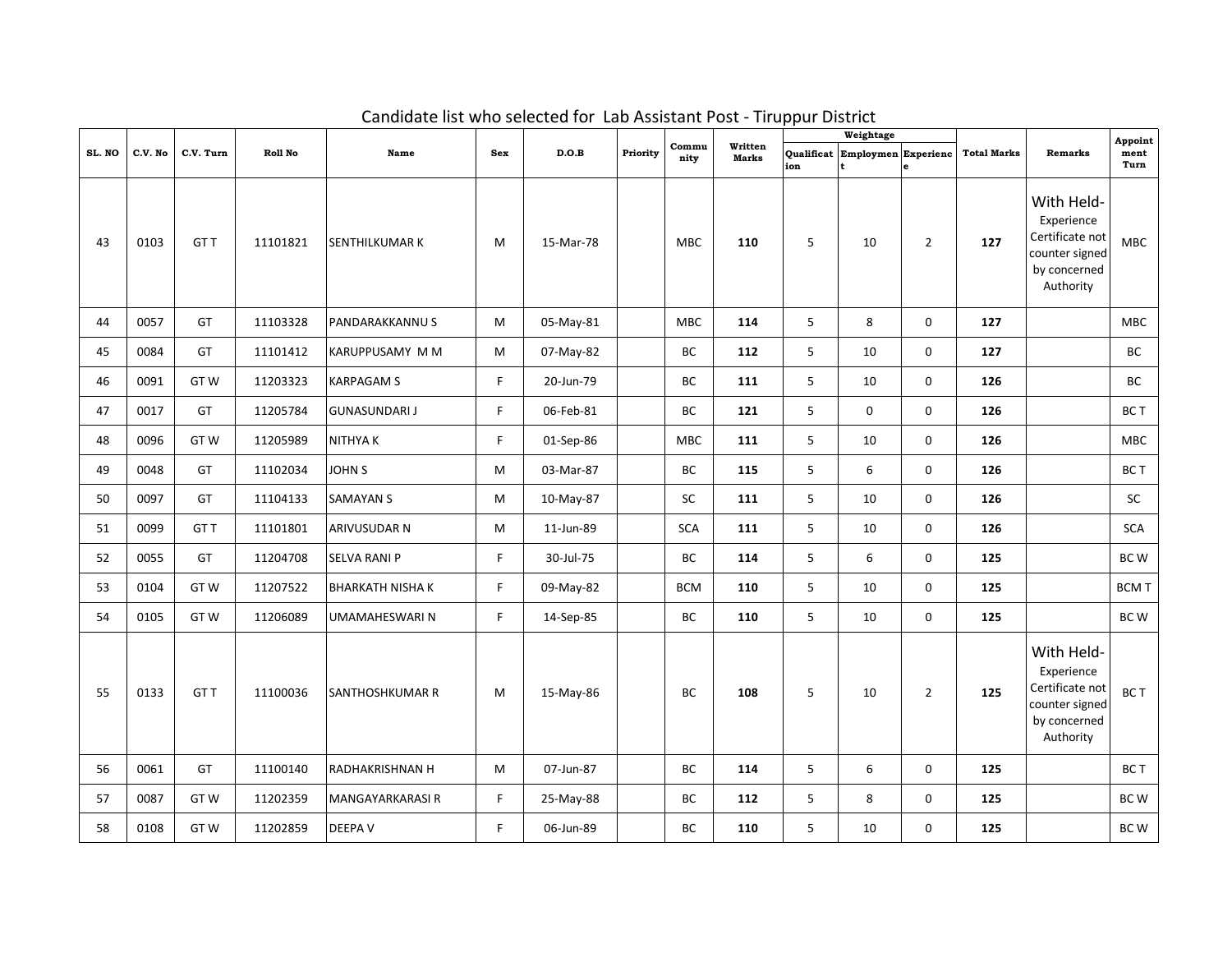|        |         |            |                |                        |            |           |                |               |                         | . .             | Weightage                      |                |                    |                | Appoint      |
|--------|---------|------------|----------------|------------------------|------------|-----------|----------------|---------------|-------------------------|-----------------|--------------------------------|----------------|--------------------|----------------|--------------|
| SL. NO | C.V. No | C.V. Turn  | <b>Roll No</b> | <b>Name</b>            | <b>Sex</b> | D.O.B     | Priority       | Commu<br>nity | Written<br><b>Marks</b> | ion             | Qualificat Employmen Experienc |                | <b>Total Marks</b> | <b>Remarks</b> | ment<br>Turn |
| 59     | 0111    | GTW        | 11200685       | <b>SARADHA A</b>       | F.         | 02-Dec-90 |                | <b>SC</b>     | <b>110</b>              | 5 <sup>5</sup>  | 10                             | $\mathbf 0$    | 125                |                | SC           |
| 60     | 0031    | GT         | 11204021       | <b>ANJALIT</b>         | F.         | 05-Feb-92 |                | <b>MBC</b>    | 118                     | 5 <sup>5</sup>  | $2^{\circ}$                    | $\mathbf 0$    | 125                |                | MBC W        |
| 61     | 0043    | <b>GT</b>  | 11202121       | <b>ANGALEESHWARI V</b> | F.         | 09-Apr-93 |                | <b>BC</b>     | 116                     | $5\overline{)}$ | $\overline{4}$                 | $\overline{0}$ | 125                |                | BC W         |
| 62     | 0113    | GTW        | 11202564       | <b>CHITHRADEVIK</b>    | F.         | 15-Mar-77 |                | <b>MBC</b>    | 109                     | 5 <sup>5</sup>  | 10                             | $\mathbf 0$    | 124                |                | MBC W        |
| 63     | 0114    | GTW        | 11210472       | <b>SUBBULAKSHMIV</b>   | F.         | 05-May-78 |                | <b>BC</b>     | 109                     | 5 <sup>1</sup>  | 10                             | $\overline{0}$ | 124                |                | BC W         |
| 64     | 0066    | GTW        | 11203437       | JAYABHARATHI S         | F.         | 20-Jul-79 |                | <b>BC</b>     | 113                     | 5 <sup>5</sup>  | 6                              | $\mathbf 0$    | 124                |                | BC W         |
| 65     | 0067    | <b>GT</b>  | 11101499       | <b>RAMESH S</b>        | M          | 06-Mar-83 |                | <b>BC</b>     | 113                     | 5 <sup>5</sup>  | 6                              | $\mathbf 0$    | 124                |                | <b>BC</b>    |
| 66     | 0094    | GTW        | 11207703       | <b>KAVITHA M</b>       | F.         | 07-Mar-86 |                | <b>SCA</b>    | 111                     | 5 <sup>5</sup>  | 8                              | $\mathbf{0}$   | 124                |                | SCA W        |
| 67     | 0009    | <b>GT</b>  | 11104558       | ARUMUGAM M             | M          | 20-May-87 |                | <b>MBC</b>    | 124                     | $\overline{0}$  | $\overline{0}$                 | $\overline{0}$ | 124                |                | <b>MBC</b>   |
| 68     | 0124    | GTW        | 11202543       | <b>KALAIVANI A</b>     | F.         | 18-Mar-91 |                | <b>SC</b>     | 109                     | 5 <sup>1</sup>  | 10                             | $\overline{0}$ | 124                |                | SC           |
| 69     | 0126    | GTW        | 11200404       | <b>LATHAN</b>          | F.         | 12-Jun-78 |                | <b>MBC</b>    | 108                     | 5 <sup>1</sup>  | 10                             | $\overline{0}$ | 123                |                | MBC W        |
| 70     | 0135    | GTW        | 11207644       | <b>KALPANAN</b>        | F.         | 11-Jul-88 |                | <b>MBC</b>    | 108                     | $5\overline{)}$ | 10                             | $\overline{0}$ | 123                |                | MBC W        |
| 71     | 0150    | GT PH      | 11203704       | <b>VANITHAK</b>        | H.         | 25-Oct-84 | PWD -<br>Ortho | BC            | 107                     | 5               | 10                             | $\overline{0}$ | 122                |                | <b>BC PH</b> |
| 72     | 0073    | GT         | 11100619       | PANDIYARAJ M           | M          | 04-May-86 |                | <b>MBC</b>    | 113                     | 5 <sup>5</sup>  | $\overline{4}$                 | $\overline{0}$ | 122                |                | <b>MBC</b>   |
| 73     | 0077    | <b>GT</b>  | 11104170       | <b>JAYARAJ K</b>       | M          | 07-May-88 |                | <b>MBC</b>    | 113                     | 5               | $\overline{4}$                 | $\overline{0}$ | 122                |                | MBC T        |
| 74     | 0123    | GTW        | 11202893       | <b>KANNIATHAL M</b>    | F.         | 11-May-90 |                | <b>SC</b>     | 109                     | 5 <sup>5</sup>  | 8                              | $\overline{0}$ | 122                |                | SC           |
| 75     | 0157    | <b>SCA</b> | 11101403       | <b>SENTHILRAJ K</b>    | M          | 02-Apr-91 |                | <b>SCA</b>    | 107                     | 5 <sup>5</sup>  | 10                             | $\mathbf 0$    | 122                |                | <b>SCA</b>   |
| 76     | 0161    | <b>MBC</b> | 11206107       | <b>SIVAGAMI G</b>      | F.         | 06-Jun-70 |                | <b>MBC</b>    | 106                     | 5 <sup>5</sup>  | 10                             | $\overline{0}$ | 121                |                | MBC W        |
| 77     | 0162    | MBC        | 11206952       | <b>PADMAVATHIS</b>     | F.         | 21-May-72 |                | <b>MBC</b>    | 106                     | 5 <sup>5</sup>  | 10                             | $\mathbf 0$    | 121                |                | MBC W        |
| 78     | 0164    | <b>MBC</b> | 11100309       | <b>KUPPURAJ S</b>      | M          | 05-Apr-82 |                | <b>MBC</b>    | 106                     | 5 <sup>5</sup>  | 10                             | $\overline{0}$ | 121                |                | MBC T        |
| 79     | 0107    | GTT        | 11104690       | <b>PALRAJ T</b>        | M          | 25-Jun-88 |                | <b>SCA</b>    | <b>110</b>              | 5 <sup>5</sup>  | 6                              | $\mathbf 0$    | 121                |                | <b>SCAT</b>  |
| 80     | 0064    | GT         | 11100449       | <b>VISHWANATHAN S</b>  | M          | 10-Nov-91 |                | SC            | 114                     | 5 <sub>5</sub>  | $\overline{2}$                 | $\mathbf 0$    | 121                |                | SC           |

Candidate list who selected for Lab Assistant Post - Tiruppur District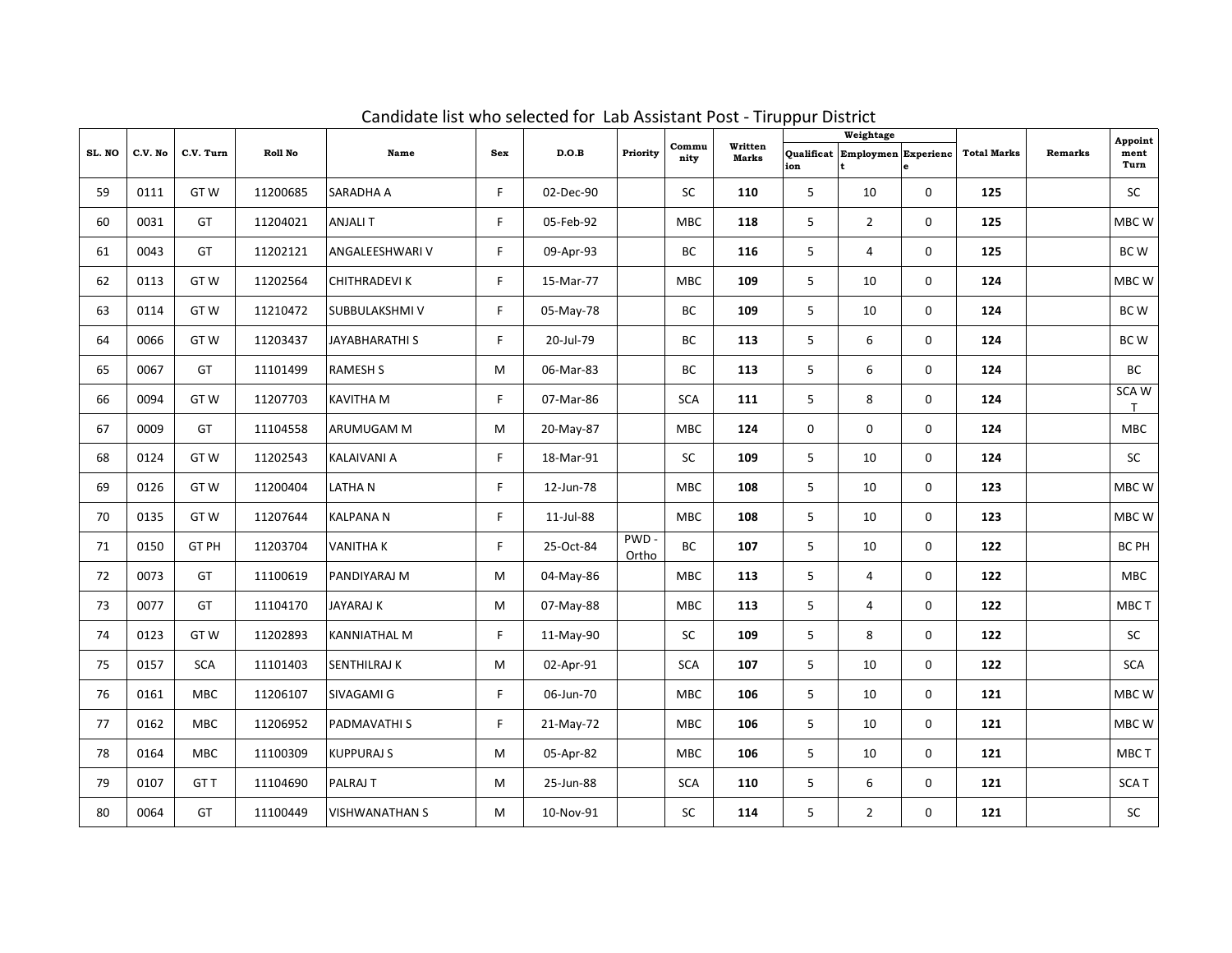|        |         |               |                |                         |            |           |                |               |                         | . .             | Weightage                      |                |                    |                | Appoint         |
|--------|---------|---------------|----------------|-------------------------|------------|-----------|----------------|---------------|-------------------------|-----------------|--------------------------------|----------------|--------------------|----------------|-----------------|
| SL. NO | C.V. No | C.V. Turn     | <b>Roll No</b> | <b>Name</b>             | <b>Sex</b> | D.O.B     | Priority       | Commu<br>nity | Written<br><b>Marks</b> | ion             | Qualificat Employmen Experienc |                | <b>Total Marks</b> | <b>Remarks</b> | ment<br>Turn    |
| 81     | 0042    | GT            | 11204636       | <b>BARAKATHNISHA S</b>  | F.         | 05-Apr-92 |                | <b>BCM</b>    | 116                     | 5 <sup>5</sup>  | $\overline{0}$                 | $\mathbf 0$    | 121                |                | <b>BCMW</b>     |
| 82     | 0171    | <b>MBC</b>    | 11101081       | <b>KAMALAKANNAN M</b>   | M          | 13-May-67 |                | <b>MBC</b>    | 105                     | 5 <sup>5</sup>  | 10                             | $\overline{0}$ | 120                |                | MBC T           |
| 83     | 0156    | <b>MBC</b>    | 11207409       | <b>SIVAGAMI V</b>       | F.         | 27-Mar-90 |                | <b>MBC</b>    | 107                     | 5 <sup>5</sup>  | 8                              | $\overline{0}$ | 120                |                | MBC W           |
| 84     | 0100    | GTT           | 11100583       | <b>MAHENDRAN M</b>      | M          | 11-Jan-90 |                | <b>MBC</b>    | 111                     | $\overline{2}$  | 6                              | $\mathbf 0$    | 119                |                | MBC T           |
| 85     | 0224    | SC            | 11206513       | <b>NAGAJOTHI R</b>      | F.         | 06-May-69 |                | SC            | 102                     | 5 <sup>5</sup>  | 10                             | $\overline{0}$ | 117                |                | SC W            |
| 86     | 0225    | <b>SC PH</b>  | 11106128       | LAKSHMANAN P            | M          | 22-May-73 | PWD -<br>Ortho | SC            | 102                     | 5 <sup>5</sup>  | 10                             | $\mathbf 0$    | 117                |                | <b>SC PH</b>    |
| 87     | 0226    | SC            | 11101283       | <b>VALLATHARASU V</b>   | M          | 10-Mar-76 |                | SC            | 102                     | 5 <sup>5</sup>  | 10                             | $\mathbf 0$    | 117                |                | SC <sub>T</sub> |
| 88     | 0116    | GTW           | 11203459       | <b>KAVITHA S</b>        | F.         | 03-Jun-81 |                | <b>SCA</b>    | 109                     | $\overline{2}$  | 6                              | $\mathbf{0}$   | 117                |                | SC W            |
| 89     | 0232    | <b>SC</b>     | 11205381       | <b>DEEPAK</b>           | F.         | 26-Jun-81 |                | SC            | 102                     | 5 <sup>1</sup>  | 10                             | $\overline{0}$ | 117                |                | SC W            |
| 90     | 0241    | SC            | 11101282       | <b>KANNIKANANDHAM M</b> | M          | 10-Oct-86 |                | SC            | 102                     | 5 <sup>1</sup>  | 10                             | $\mathbf 0$    | 117                |                | SC <sub>T</sub> |
| 91     | 0242    | <b>SCA</b>    | 11200081       | <b>DEEPAP</b>           | F.         | 08-Jan-87 |                | <b>SCA</b>    | 102                     | 5 <sup>1</sup>  | 10                             | $\overline{0}$ | 117                |                | SC W            |
| 92     | 0243    | <b>SCA</b>    | 11201650       | <b>JANAKI C</b>         | F.         | 20-Apr-87 |                | <b>SCA</b>    | 102                     | $5\overline{)}$ | 10                             | $\overline{0}$ | 117                |                | SCWT            |
| 93     | 0168    | SC            | 11101714       | <b>DHINESHKUMAR T</b>   | M          | 15-Mar-89 |                | SC            | 106                     | 5               | 6                              | $\overline{0}$ | 117                |                | SC <sub>T</sub> |
| 94     | 0377    | <b>BC PR</b>  | 11211349       | <b>GOKILAVANI K</b>     | F.         | 14-Jun-73 | IC             | <b>BC</b>     | 93                      | 5 <sup>5</sup>  | 10                             | $\overline{0}$ | 108                |                | <b>BC PR</b>    |
| 95     | 0440    | <b>MBC PR</b> | 11204238       | JOTHIMANI M             | F.         | 01-Apr-89 | IC             | <b>MBC</b>    | 89                      | 5 <sup>5</sup>  | 10                             | $\overline{0}$ | 104                |                | MBC PR          |
| 96     | 0432    | <b>MBC PR</b> | 11204375       | <b>MANIMEGALAI M</b>    | F.         | 14-Jun-87 | IC             | <b>MBC</b>    | 90                      | 5 <sup>5</sup>  | 6                              | $\overline{0}$ | 101                |                | MBC PR          |
| 97     | 0447    | <b>SC PR</b>  | 11200017       | <b>VELLATHANGAM S</b>   | F.         | 23-Feb-81 | IC             | <b>SC</b>     | 88                      | $\overline{2}$  | 6                              | $\overline{0}$ | 96                 |                | SC PR           |
| 98     | 0501    | <b>SC PR</b>  | 11101894       | <b>AJITH KUMAR G</b>    | M          | 26-May-86 | IC             | <b>SC</b>     | 83                      | $\overline{2}$  | 10                             | $\overline{0}$ | 95                 |                | SC PR           |
| 99     | 0492    | <b>BC PR</b>  | 11202993       | <b>SURIYAT</b>          | F.         | 01-Apr-87 | IC             | <b>BC</b>     | 84                      | $5\overline{)}$ | 6                              | $\overline{0}$ | 95                 |                | <b>BC PR</b>    |
| 100    | 0526    | <b>MBC PR</b> | 11102868       | SHANMUGAVADIVELU S      | M          | 12-May-83 | IC             | <b>MBC</b>    | 80                      | 5 <sup>5</sup>  | 8                              | $\mathbf 0$    | 93                 |                | MBC PR          |
| 101    | 0529    | <b>GT DW</b>  | 11200032       | <b>CHANDRAS</b>         | F.         | 04-Jan-73 | IC             | <b>SC</b>     | 77                      | 5 <sup>5</sup>  | 10                             | $\overline{0}$ | 92                 |                | SC PR           |
| 102    | 0521    | SC            | 11103087       | PRABAHARAN D            | M          | 17-Jan-92 | IC             | SC            | 81                      | 5 <sub>5</sub>  | 6                              | $\mathbf 0$    | 92                 |                | SC PR           |

Candidate list who selected for Lab Assistant Post - Tiruppur District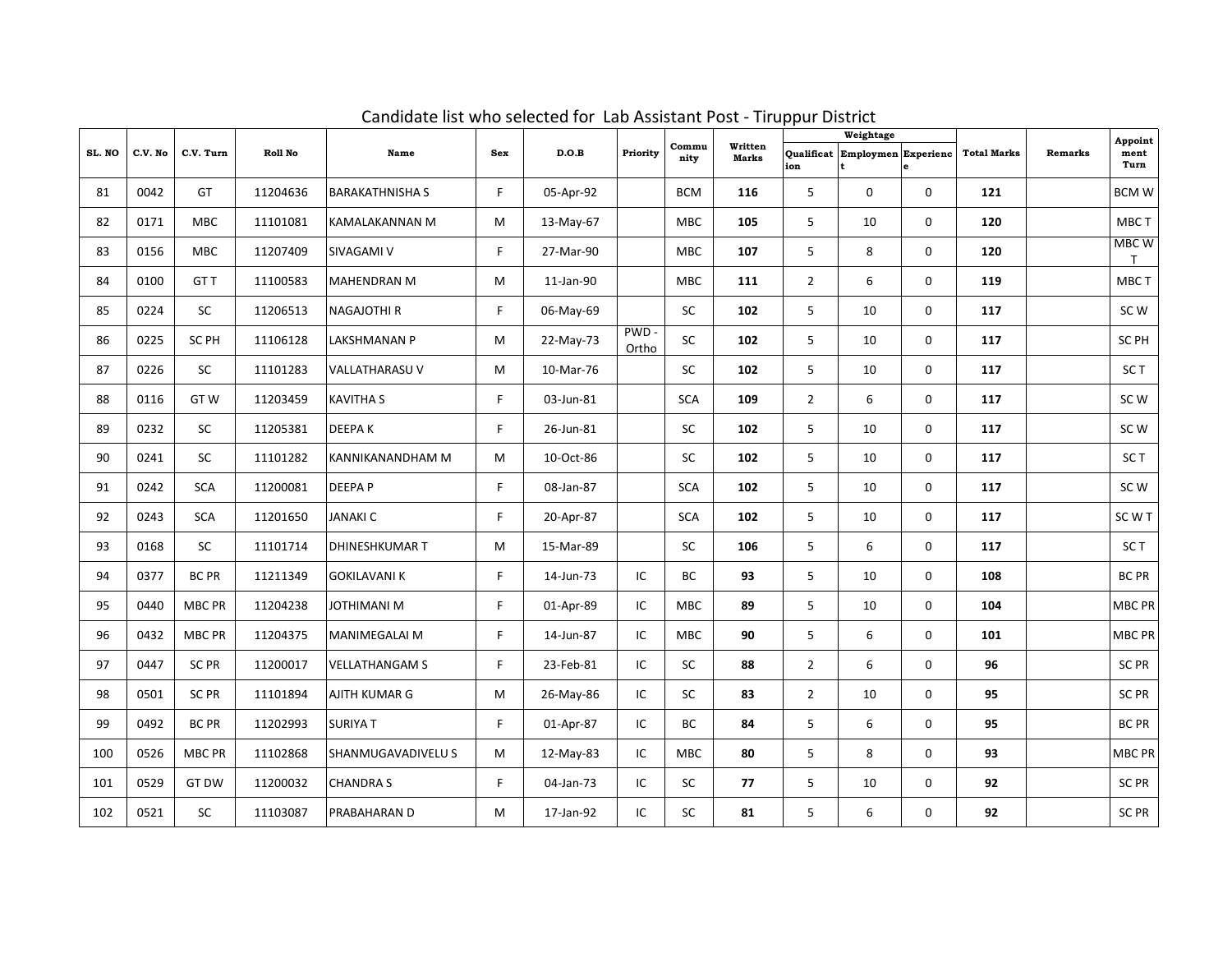|        |         |               |                |                        |              |           |           |               |                         | . .            | Weightage                      |                |                    |                | Appoint                 |
|--------|---------|---------------|----------------|------------------------|--------------|-----------|-----------|---------------|-------------------------|----------------|--------------------------------|----------------|--------------------|----------------|-------------------------|
| SL. NO | C.V. No | C.V. Turn     | <b>Roll No</b> | <b>Name</b>            | <b>Sex</b>   | D.O.B     | Priority  | Commu<br>nity | Written<br><b>Marks</b> | ion            | Qualificat Employmen Experienc |                | <b>Total Marks</b> | <b>Remarks</b> | ment<br>Turn            |
| 103    | 0530    | <b>BC PR</b>  | 11203625       | <b>SATHYA M</b>        | F.           | 12-May-82 | IC        | <b>BC</b>     | 76                      | 5 <sup>5</sup> | 10                             | $\overline{0}$ | 91                 |                | <b>BC PR</b>            |
| 104    | 0531    | <b>SC PR</b>  | 11211027       | RADHA A                | F.           | 12-Apr-83 | IC        | SC            | 74                      | 5 <sup>5</sup> | 10                             | $\overline{0}$ | 89                 |                | SC PR                   |
| 105    | 0528    | <b>BC PR</b>  | 11212475       | <b>GEETHAP</b>         | F.           | 10-Jun-88 | IC        | <b>BC</b>     | 78                      | 5 <sup>5</sup> | $\overline{4}$                 | $\overline{0}$ | 87                 |                | <b>BC PR</b>            |
| 106    | 0546    | <b>GT EX</b>  | 11106098       | <b>SAM KAMALESON S</b> | M            | 26-Apr-69 | EX        | <b>BC</b>     | 66                      | $\overline{2}$ | 8                              | $\mathbf 0$    | 76                 |                | <b>GT EX</b>            |
| 107    | 0558    | <b>GT PR</b>  | 11200736       | <b>PUSHPALATHA R</b>   | F.           | 03-Jun-77 | <b>DW</b> | <b>BC</b>     | 63                      | 5 <sup>5</sup> | 8                              | $\overline{0}$ | 76                 |                | GT DW                   |
| 108    | 0585    | <b>GT PR</b>  | 11200318       | <b>KANTHIMATHI R</b>   | F            | 10-May-68 | <b>DW</b> | <b>BC</b>     | 57                      | 5 <sup>5</sup> | 10                             | $\overline{0}$ | 72                 |                | GT DW                   |
| 109    | 0547    | <b>GT DW</b>  | 11207715       | <b>KARTHIKA S</b>      | F.           | 04-Jul-85 | <b>DW</b> | <b>BC</b>     | 66                      | $\overline{2}$ | 4                              | $\mathbf{0}$   | 72                 |                | <b>GT PR</b>            |
| 110    | 0619    | <b>BCM PR</b> | 11200644       | <b>SHARMILABANUS</b>   | F.           | 13-Dec-87 | IC        | <b>BCM</b>    | 52                      | 5 <sup>5</sup> | 10                             | $\mathbf{0}$   | 67                 |                | <b>BCM PR</b>           |
| 111    | 0624    | <b>GT PR</b>  | 11203799       | <b>GAYATHIRI A K</b>   | F            | 01-Jun-83 | <b>DW</b> | <b>BC</b>     | 51                      | 5 <sup>5</sup> | 10                             | $\overline{0}$ | 66                 |                | <b>GT PR</b>            |
| 112    | 0557    | <b>GT PR</b>  | 11210048       | MAHESHWARI.M           | F.           | 02-May-71 | <b>DW</b> | <b>BC</b>     | 63                      | $2^{\circ}$    | $\overline{0}$                 | $\mathbf 0$    | 65                 |                | <b>GT PR</b>            |
| 113    | 0627    | ST PR T       | 11100720       | RAJESHKANNA C          | M            | 30-Jun-72 | IC.       | <b>ST</b>     | 50                      | 5 <sup>5</sup> | 10                             | $\overline{0}$ | 65                 |                | $ST$ PR T               |
| 114    | 0615    | <b>GT PR</b>  | 11204615       | DHANALAKSHMI S         | F            | 20-May-69 | <b>DW</b> | <b>BC</b>     | 52                      | $\overline{2}$ | 10                             | $\overline{0}$ | 64                 |                | <b>GT PR</b>            |
| 115    | 0586    | <b>GT PR</b>  | 11205281       | KANCHANADEVI P         | $\sim$<br>H. | 19-May-76 | <b>DW</b> | <b>BC</b>     | 57                      | $\overline{2}$ |                                | $\overline{0}$ | 61                 |                | <b>GT PR</b>            |
| 116    | 0629    | <b>GT PR</b>  | 11203684       | <b>KALAISELVI A</b>    | F            | 13-May-76 | <b>DW</b> | <b>MBC</b>    | 50                      | $\mathbf 0$    | 10                             | $\mathbf 0$    | 60                 |                | <b>GT PR</b>            |
| 117    | 0593    | <b>GT EX</b>  | 11101483       | <b>AJAYKANNAN S</b>    | M            | 26-Apr-74 | EX        | <b>BC</b>     | 56                      | $2^{\circ}$    | $\mathbf 0$                    | $\mathbf 0$    | 58                 |                | <b>GT EX</b>            |
| 118    | 0602    | <b>GT PR</b>  | 11203210       | MUTHULAKSHMI C         | F.           | 06-Feb-82 | <b>DW</b> | <b>BC</b>     | 55                      | $\overline{2}$ | $\mathbf 0$                    | $\overline{0}$ | 57                 |                | GT PR T                 |
| 119    | 0673    | <b>BC PR</b>  | 11211053       | <b>GOWSALYA S</b>      | F.           | 01-Dec-76 | <b>DW</b> | <b>BC</b>     | 43                      | 5              | 8                              | $\mathbf 0$    | 56                 |                | <b>GT PR</b>            |
| 120    | 0651    | MBC DW        | 11212140       | <b>GOMATHIR</b>        | F.           | 24-May-79 | <b>DW</b> | <b>MBC</b>    | 46                      | $\overline{0}$ | 10                             | $\overline{0}$ | 56                 |                | GT PR T                 |
| 121    | 0637    | BC DW         | 11202298       | SENTAMILSELVI P        | F.           | 04-May-83 | <b>DW</b> | <b>BC</b>     | 49                      | 5 <sup>5</sup> | $2^{\circ}$                    | $\mathbf 0$    | 56                 |                | BC DW                   |
| 122    | 0614    | <b>GT EX</b>  | 11102990       | <b>BHEEMAN R</b>       | M            | 25-Mar-68 | EX        | <b>BC</b>     | 52                      | $\overline{2}$ | $\mathbf{0}$                   | $\mathbf 0$    | 54                 |                | BC EX                   |
| 123    | 0613    | <b>GT PR</b>  | 11201294       | <b>THOLATH BEHAM S</b> | F.           | 29-May-88 | <b>DW</b> | <b>BCM</b>    | 53                      | $\overline{0}$ | $\overline{0}$                 | $\overline{0}$ | 53                 |                | <b>BCM</b><br><b>DW</b> |
| 124    | 0671    | SC DW         | 11203850       | SUMATHI K V            | F.           | 05-Apr-74 | <b>DW</b> | <b>SCA</b>    | 43                      | $\mathbf 0$    | 8                              | $\mathbf{0}$   | 51                 |                | <b>SCA DW</b>           |

Candidate list who selected for Lab Assistant Post - Tiruppur District